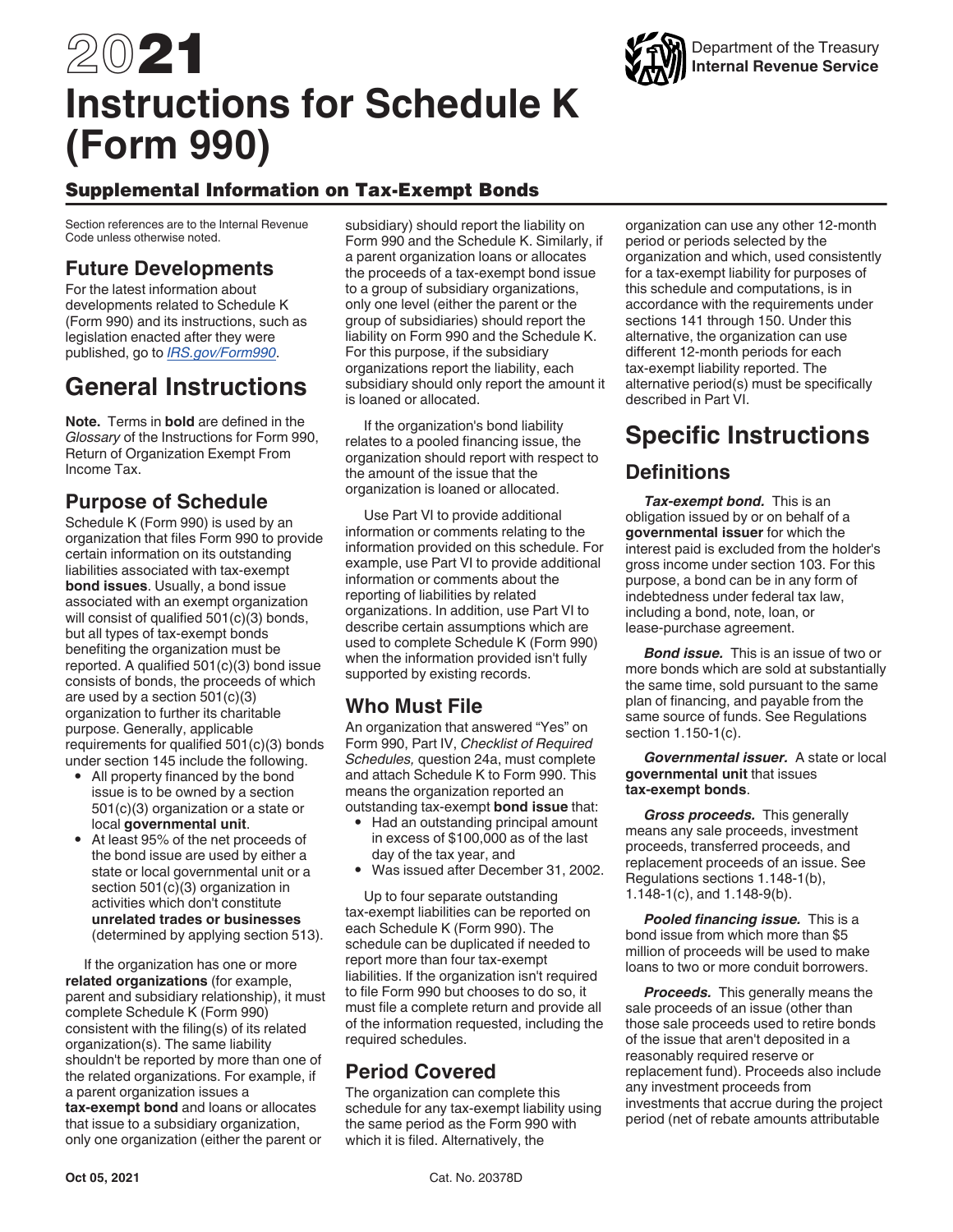to the project period). See Regulations section 1.141-1(b).

*Defeasance escrow.* This is an irrevocable escrow established in an amount that, together with investment earnings, is sufficient to pay all the principal of, and interest and call premium on, bonds from the date the escrow is established. See Regulations section 1.141-12(d)(6). A **defeasance escrow**  can be established for several purposes, including the remediation of nonqualified bonds when the defeasance provides for redemption of bonds on the earliest call date. However, for purposes of completing this schedule, an escrow established with proceeds of a **refunding issue** to defease a prior issue is referred to as a refunding escrow.

*Refunding escrow.* This is one or more funds established as part of a single transaction or a series of related transactions, containing **proceeds** of a **refunding issue** and any other amounts to provide for payment of principal or interest on one or more prior issues. See Regulations section 1.148-1(b).

*Refunding issue.* This is an issue of obligations the proceeds of which are used to pay principal, interest, or redemption price on another issue (a prior issue), including the issuance costs, accrued interest, capitalized interest on the **refunding issue**, a reserve or replacement fund, or similar costs, if any, properly allocable to that refunding issue. A *current refunding issue* is a refunding issue that is issued not more than 90 days before the last expenditure of any proceeds of the refunding issue for the payment of principal or interest on the prior issue. An *advance refunding issue* is a refunding issue that isn't a current refunding issue. See Regulations sections 1.150-1(d)(1), (3), and (4).

*Private business use.* **Private business use** means use of the proceeds of an issue by the organization or another section 501(c)(3) organization in an unrelated trade or business as defined by section 513. Private business use also generally includes any use by a nongovernmental person other than a section 501(c)(3) organization unless otherwise permitted through an exception or safe harbor provided under the regulations or a revenue procedure.

**Special rules for refunding of pre-2003 issues.** Bonds issued after December 31, 2002, to refund bonds issued before January 1, 2003, have special reporting requirements. Such refunding bonds are subject to the generally applicable reporting requirements of Parts I, II, and IV. However, the organization need not complete lines 1 through 9 of Part III to report private business use information for

the issue for such refunding bonds. These special rules don't apply to bonds issued after December 31, 2002, to refund directly or through a series of refunding bonds that were also originally issued after 2002.

*Example 1. Refunding of pre-2003 bonds.* Bonds issued in 2002 to construct a facility were current refunded in 2016. In 2019, bonds were issued to current refund the 2016 bonds. As of December 31, 2021, the last day of the organization's **tax year**, the 2019 refunding bonds had an outstanding principal amount exceeding \$100,000. The organization must list the refunding bond issue in Part I for each year the outstanding principal amount exceeds \$100,000 as of the last day of such year, and must provide all Part I, Part II, and Part IV information for such **refunding issue**. Because the original bonds were issued prior to 2003, the organization need not complete Part III for the refunding bond issue.

*Example 2. Refunding of post-2002 bonds.* Bonds issued in 2014 were advance refunded in 2017. As of December 31, 2021, the last day of the organization's **tax year**, the **refunding issue** had an outstanding principal amount exceeding \$100,000. The organization must list the refunding issue in Part I for each year the outstanding principal amount exceeds \$100,000 as of the last day of the year, and must provide all Part I, Part II, Part III, and Part IV information for such refunding issue. If any outstanding bonds of the 2014 bond issue weren't legally defeased, the organization must also list the 2014 bond issue in Part I, and must provide all Part I, Part II, Part III, and Part IV information for such bond issue.

## **Part I. Bond Issues**

In Part I, provide the requested information for each outstanding tax-exempt **bond issue** (including a **refunding issue**) that:

- Had an outstanding principal amount in excess of \$100,000 as of the last day of the **tax year** (or other selected 12-month period), and
- Was issued after December 31, 2002.

For this purpose, bond issues that have been legally defeased in whole, and as a result are no longer treated as a liability of the organization, need not be listed in Part I and aren't subject to the generally applicable reporting requirements of Parts I, II, III, and IV.

**Note.** Continued compliance with federal tax law requirements is required with respect to defeased bonds.

Use one row for each issue, and use the Part I row designation for a particular issue (for example, "A" or "B") consistently throughout Parts I through IV. The

information provided in columns (a) through (d) should be consistent with the corresponding information included on Form 8038, Information Return for Tax-Exempt Private Activity Bond Issues, filed by the governmental issuer upon the issuance of the bond issue. Complete multiple schedules if necessary to account for all outstanding post-December 31, 2002, tax-exempt bond issues. In this case, describe in the first Schedule K, Part VI, that additional schedules are included.

**Columns (a) and (b).** Enter the name and employer identification number (**EIN**) of the issuer of the bond issue. The issuer's name is the name of the entity which issued the **bond issue** (typically, a state or local **governmental unit**). The issuer's name and EIN should be identical to the name and EIN listed on Form 8038, Part I, lines 1 and 2, filed for the bond issue.

**Column (c).** Enter the Committee on Uniform Securities Identification Procedures (CUSIP) number on the bond with the latest maturity. The CUSIP number should be identical to the CUSIP number listed on Form 8038, Part I, line 9, filed for the bond issue. If the **bond issue**  wasn't publicly offered and there is no assigned CUSIP number, enter zeros in place of the CUSIP number.

**Column (d).** Enter the issue date of the obligation. The issue date should be identical to the issue date listed on Form 8038, Part I, line 7, filed for the **bond issue**. The issue date is generally the date on which the issuer receives the purchase price in exchange for delivery of the evidence of indebtedness (for example, a bond). In no event is the issue date earlier than the first day on which interest begins to accrue on the bond for federal income tax purposes. See Regulations section 1.150-1(b).

**Column (e).** Enter the issue price of the obligation. The issue price should generally be identical to the issue price listed on Form 8038, Part III, line 21(b), filed for the **bond issue**. The issue price is generally determined under Regulations sections 1.148-1(b) and 1.148-1(f). If the issue price isn't identical to the issue price listed on the filed Form 8038, use Part VI to explain the difference.

**Column (f).** Describe the purpose of the **bond issue**, such as to construct a hospital or provide funds to refund a prior issue. If any of the bond proceeds were used to refund a prior issue, enter the date of issue for each of the refunded issues. If the issue has multiple purposes, enter each purpose. If the issue financed various projects or activities corresponding to a related purpose, only enter the purpose once. For example, if proceeds are used to acquire various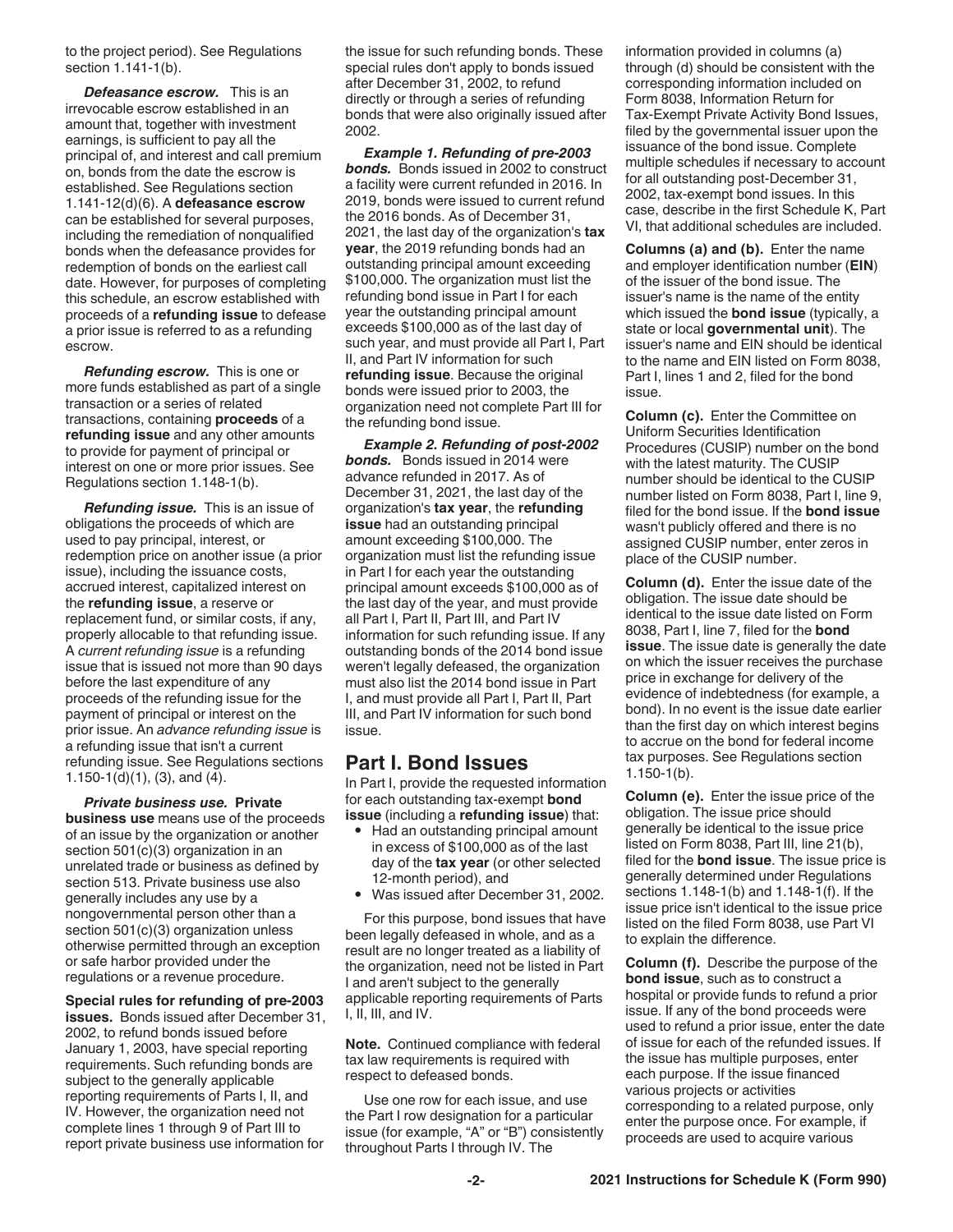items of office equipment, the amount of such expenditures should be aggregated and identified with the stated purpose of "office equipment." Alternatively, if proceeds are used to construct and equip a single facility, the expenditures should be aggregated and identified with the stated purpose of "construct & equip facility" where the identification of the facility is distinguishable from other bond-financed facilities, if any. Use Part VI if additional space is needed for this purpose.

**Column (g).** Check "Yes" or "No" to indicate whether a **defeasance escrow**  or **refunding escrow** has been established to irrevocably defease any bonds of the **bond issue**.

**Column (h).** Check "Yes" if the organization acted as an "**on behalf of issuer**" in issuing the **bond issue**. Check "No" if the organization only acted as the borrower of the bond proceeds under the terms of a conduit loan with the **governmental issuer** of the bond issue.

An "on behalf of issuer" is a corporation organized under the general nonprofit corporation law of a state whose obligations are considered obligations of a state or local **governmental unit**. See Rev. Proc. 82-26, 1982-1 C.B. 476, for a description of the circumstances under which the IRS will ordinarily issue a letter ruling that the obligations of a nonprofit corporation will be issued on behalf of a state or local governmental unit. See also Rev. Rul. 63-20, 1963-1 C.B. 24; Rev. Rul. 59-41, 1959-1 C.B. 13; and Rev. Rul. 54-296, 1954-2 C.B. 59. An "on behalf of issuer" also includes a constituted authority organized by a state or local governmental unit and empowered to issue debt obligations in order to further public purposes. See Rev. Rul. 57-187, 1957-1 C.B. 65.

**Column (i).** Check "Yes" or "No" to indicate if the **bond issue** was a pooled financing issue.

#### **Part II. Proceeds**

Complete for each bond issue listed in rows A through D of Part I. Complete multiple schedules if necessary to account for all outstanding tax-exempt **bond issues**. Note that lines 3 and 5 through 12 concern the amount of proceeds of the bond issue, but line 4 concerns the amount of **gross proceeds** of the bond issue. Because of this, the aggregate of the amounts entered on lines 4 through 12 may not equal the amount entered on line 3.

**Line 1.** Enter the cumulative principal amount of bonds of the issue that have been retired as of the end of the 12-month period used in completing this schedule.

**Line 2.** Enter the cumulative principal amount of bonds of the issue that haven't been retired, but have been legally defeased through the establishment of a **defeasance escrow** or a **refunding escrow**, as of the end of the 12-month period.

**Line 3.** Enter the total amount of proceeds of the **bond issue** as of the end of the 12-month period. If the total proceeds aren't identical to the issue price listed in Part I, column (e), use Part VI to explain the difference (for example, investment earnings).

**Line 4.** Enter the amount of **gross proceeds** held in a reasonably required sinking fund, pledged fund, or reserve or replacement fund as of the end of the 12-month period. See Regulations sections 1.148-1(c)(2), 1.148-1(c)(3), and 1.148-2(f).

**Line 5.** Enter the cumulative amount of proceeds used, as of the end of the 12-month period, to pay interest on the applicable portion of the **bond issue**  during construction of a financed capital project.

**Line 6.** Enter the amount of proceeds held in a **refunding escrow** as of the end of the 12-month period. For this purpose only, include investment proceeds without regard to the project period limitation found in the definition of proceeds.

**Line 7.** Enter the cumulative amount of proceeds used to pay bond issuance costs, including (but not limited to) underwriters' spread as well as fees for trustees and bond counsel as of the end of the 12-month period. Issuance costs are costs incurred in connection with, and allocable to, the issuance of a **bond issue**. See Regulations section 1.150-1(b) for an example list of issuance costs.

**Line 8.** Enter the cumulative amount of proceeds used to pay fees for credit enhancement that are taken into account in determining the yield on the issue for purposes of section 148(h) (for example, bond insurance premiums and certain fees for letters of credit) as of the end of the 12-month period.

**Line 9.** Enter the cumulative amount of proceeds used to finance working capital expenditures as of the end of the 12-month period. However, don't report expenditures reported in lines 4, 6, 7, and 8. A working capital expenditure is any cost that isn't a capital expenditure (for example, current operating expenses). See Regulations section 1.150-1(b).

**Line 10.** Enter the cumulative amount of proceeds used to finance capital expenditures as of the end of the 12-month period. Capital expenditures generally include costs incurred to

acquire, construct, or improve land, buildings, and equipment. See Regulations section 1.150-1(b). However, don't report capital expenditures financed by a prior issue that was refunded by the bond issue or capitalized interest that was reported on line 5.

**Line 11.** Enter the cumulative amount of proceeds used for any item not reported on lines 4 through 10 as of the end of the 12-month period. Include any proceeds used or irrevocably held to redeem or legally defease bonds of the issue.

**Line 12.** Enter the amount of unspent proceeds as of the end of the 12-month period other than those amounts identified in lines 4, 6, and 11.

**Line 13.** Enter the year in which construction, acquisition, or rehabilitation of the financed project was substantially completed. A project can be treated as substantially completed when, based upon all the facts and circumstances, the project has reached a degree of completion which would permit its operation at substantially its design level and it is, in fact, in operation at such level. See Regulations section 1.150-2(c). If the **bond issue** financed multiple projects, enter the latest year in which construction, acquisition, or rehabilitation of each of the financed projects was substantially completed. For example, if a bond issue financed the construction of three projects which were substantially completed in 2019, 2020, and 2021, respectively, then enter "2021." If the bond issue financed working capital expenditures, provide the latest year in which the proceeds of the issue were allocated to those expenditures.

**Line 14.** Check "Yes" if the bonds were issued after 2017 to refund tax-exempt bonds or if the bonds were issued prior to 2018 to currently refund tax-exempt bonds. Otherwise, check "No."

**Line 15.** Check "Yes" if the bonds were issued after 2017 to refund taxable bonds or if the bonds were issued prior to 2018 to advance refund tax-exempt bonds. Otherwise, check "No."

**Line 16.** Check "Yes" or "No" to indicate if the final allocation of proceeds has been made. Proceeds of a **bond issue** must be accounted for using any reasonable, consistently applied accounting method. Allocations must be made by certain applicable due dates and are generally not considered final until the expiration of such due dates. See Regulations section 1.148-6.

**Line 17.** Check "Yes" or "No" to indicate if the organization maintains adequate books and records to support the final allocation of proceeds. Answer this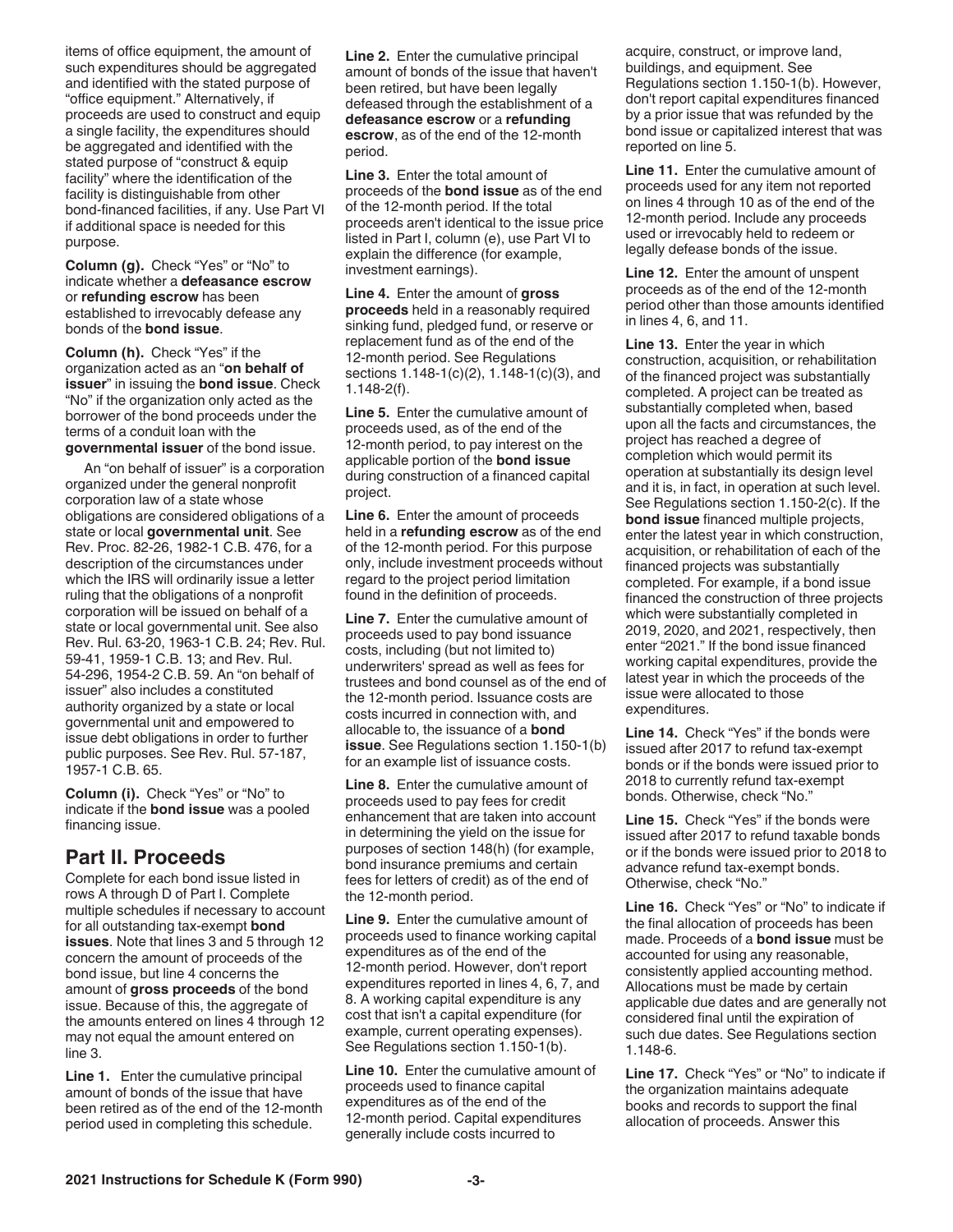question only with respect to the **tax year**  applicable to this schedule.

#### **Part III. Private Business Use**

Complete for **bond issues** listed in rows A through D of Part I, other than listed bond issues that are post-December 31, 2002, **refunding issues** which refund pre-January 1, 2003, bond issues directly or through a series of refundings. For this purpose, a refunding bond issue also includes allocation and treatment of bonds of a multipurpose issue as a separate refunding issue under Regulations section 1.141-13(d). Complete multiple schedules if necessary to account for all outstanding **tax-exempt bond** issues.

The organization may omit from Part III information with respect to any bond issue reported in Part I that is a qualified private activity bond other than a qualified 501(c) (3) bond. For any other qualified private activity bonds, in Part VI the organization must identify the issue by reference to rows A through D of Part I, as applicable, and identify the type of qualified private activity bond.

**Line 1.** Check "Yes" or "No" to indicate if the organization was at any time during the reporting period a partner in a partnership or a member of a limited liability company (LLC) which both owned property that was financed by the **bond issue** and included as partner(s) or member(s) entities other than a section 501(c)(3) organization.

**Line 2.** Check "Yes" or "No" to indicate if any lease arrangements that may result in **private business use** were effective at any time during the year with respect to property financed by the **bond issue**. The lease of financed property to a nongovernmental person other than a section 501(c)(3) organization is generally private business use. Lease arrangements that constitute unrelated trade or business of the lessor, or that are for an unrelated trade or business of a section 501(c)(3) organization lessee, may also result in private business use. See Regulations sections 1.141-3(b)(3) and 1.145-2(b)(1).

**Line 3a.** Check "Yes" or "No" to indicate if any management or service contract that may result in **private business use** was effective at any time during the year with respect to property financed by the **bond issue**. For this purpose, answer "Yes" even if the organization has determined that the management or service contract meets the safe harbor under Rev. Proc. 2017-13, 2017-6 I.R.B. 787, available at *[IRS.gov/irb/2017-06\\_IRB/ar15.html](https://www.irs.gov/irb/2017-06_IRB/ar15.html)*, and won't result in actual private business use. A management or service contract for the financed property can result in private business use of the property, based on all

facts and circumstances. A management or service contract for the financed property generally results in private business use of that property if the contract provides for compensation for services rendered with compensation based, in whole or in part, on a share of net profits from the operation of the facility. See Regulations section 1.141-3(b)(4). See also Rev. Proc. 2016-44, 2016-36 I.R.B. 316, available at *[IRS.gov/irb/](https://www.irs.gov/irb/2016-36_IRB/ar13.html) [2016-36\\_IRB/ar13.html](https://www.irs.gov/irb/2016-36_IRB/ar13.html)*.

**Line 3b.** If line 3a was checked "Yes," check "Yes" or "No" to indicate if, during the 12-month period used to report on the bond issue, the organization routinely engaged bond counsel or other outside counsel to review any management or service contracts relating to the financed property.

**Line 3c.** Check "Yes" or "No" to indicate if any research agreement that may result in private business use was effective at any time during the year for property financed by the **bond issue**. For this purpose, answer "Yes" even if the organization has determined that the research agreement meets the safe harbor under Rev. Proc. 2007-47, 2007-29 I.R.B. 108, available at *[IRS.gov/irb/2007-29\\_IRB/ar12.html](https://www.irs.gov/irb/2007-29_IRB/ar12.html)*, and won't result in actual **private business use**. An agreement by a nongovernmental person to sponsor research performed by the organization can result in private business use of the property used for the research, based on all the facts and circumstances. A research agreement for the financed property will generally result in private business use of that property if the sponsor is treated as the lessee or owner of financed property for federal income tax purposes. See Regulations section 1.141-3(b)(6).

**Line 3d.** If line 3c was checked "Yes," check "Yes" or "No" to indicate if, during the 12-month period used to report on the bond issue, the organization routinely engaged bond counsel or other outside counsel to review any research agreements relating to the financed property.

**Line 4.** Enter the average percentage during the year of the property financed by the **bond issue** that was used in a **private business use** by a nongovernmental person other than a section 501(c)(3) organization. See Regulations section 1.141-3(g)(4). The average percentage is determined by comparing (i) the amount of private business use (see *Definitions*, earlier) during the year to (ii) the total amount of private business use and use that isn't private business use during that year. Don't include costs of issuance reported in Part II in the amount of property used in a private business use (clause (i) of the preceding sentence), but do include such costs in the total amount

of use (clause (ii)). Enter the yearly average percentage to the nearest tenth of a percentage point (for example, 8.9%). For this purpose, don't include any use relating to either a management or service contract identified on line 3a that the organization has determined meets the safe harbor under Rev. Proc. 2017-13, or otherwise doesn't result in private business use. See also Rev. Proc. 2016-44. Similarly, don't include any use relating to a research agreement identified on line 3c that the organization has determined meets the safe harbor under Rev. Proc. 2007-47, or otherwise doesn't result in private business use.

**Line 5.** Enter the average percentage during the year of the property financed by the **bond issue** that was used in an **unrelated trade or business** activity (a **private business use**) by the organization, another section 501(c)(3) organization, or a state or local **governmental unit**. See Regulations section 1.141-3(g)(4). Enter the yearly average percentage rounded to the nearest tenth of a percentage point (for example, 8.9%).

**Line 7.** Check "Yes" or "No" to indicate whether, as of the end of the 12-month period used to report on the **bond issue**, the bond issue met the private security or payment test of section 141(b)(2), as modified by section 145, to apply to qualified 501(c)(3) bonds. Generally, a qualified 501(c)(3) bond issue will meet the private security or payment test if more than 5% of the payment of principal or interest on the bond issue is either made or secured (directly or indirectly) by payments or property used or to be used for a private business use. See Regulations sections 1.141-4 and 1.145-2.

**Line 8a.** Check "Yes" or "No" to indicate whether the owner of any of the financed property sold or transferred the property to an entity other than a state or local governmental unit or another section 501(c)(3) organization. For this purpose, report sales and transfers on a cumulative basis since the issuance of the bonds.

**Line 8b.** If line 8a was checked "Yes," report the percentage of property sold or transferred, including prior transfers on a cumulative basis, since the issuance of the bonds.

**Line 8c.** If line 8a was checked "Yes," state whether the organization took any remedial actions under the applicable regulations with respect to any nonqualified bonds that may have resulted from the transfer.

**Line 9.** Check "Yes" or "No" to indicate whether the organization has established written procedures to ensure timely remedial action with respect to all nonqualified bonds in accordance with